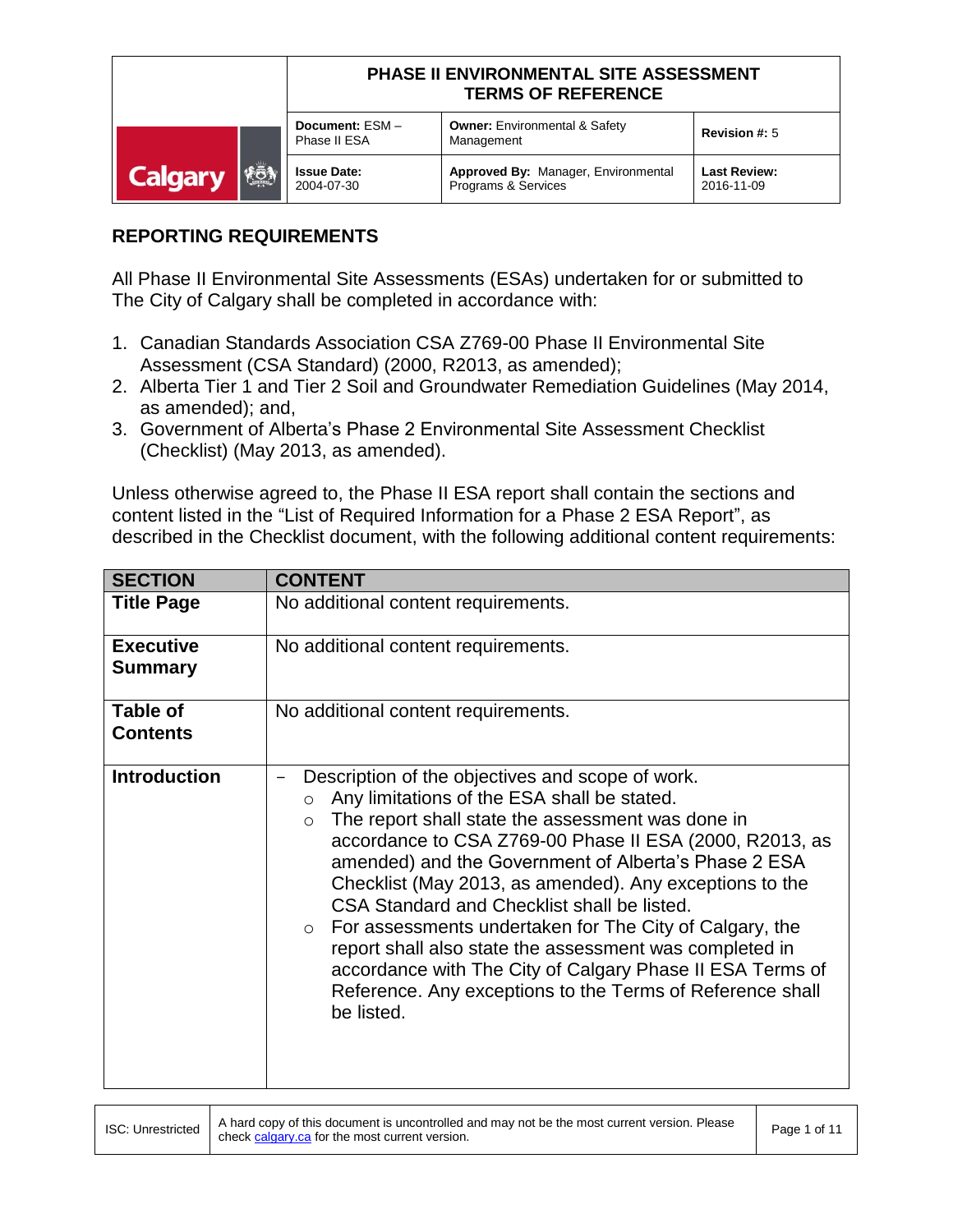|                       | PHASE II ENVIRONMENTAL SITE ASSESSMENT<br><b>TERMS OF REFERENCE</b> |                                                            |                                   |
|-----------------------|---------------------------------------------------------------------|------------------------------------------------------------|-----------------------------------|
|                       | Document: ESM-<br>Phase II ESA                                      | <b>Owner: Environmental &amp; Safety</b><br>Management     | <b>Revision #: 5</b>              |
| VOI<br><b>Calgary</b> | <b>Issue Date:</b><br>2004-07-30                                    | Approved By: Manager, Environmental<br>Programs & Services | <b>Last Review:</b><br>2016-11-09 |

| <b>Introduction</b><br>(Cont.)         | Deviations that result in a limited Phase II ESA that is not in<br>accordance with the CSA Standard, Checklist and Terms of<br>Reference will require additional work to meet the requirements<br>of The City of Calgary's development application process.<br>Background information on site that includes:<br>$\qquad \qquad =$<br>Any directions from a Government of Alberta investigator or<br>$\circ$<br>Director that apply to the site should include the Government<br>of Alberta Reference Number.<br>The owner representative that authorized the environmental<br>$\circ$<br>assessment work shall be recorded. If the assessment is<br>undertaken for The City of Calgary then the City business<br>unit shall be recorded only.<br>The qualifications of the assessors shall be recorded.<br>$\circ$                                                                                                                                                                                                                                                                                                                                                                                  |
|----------------------------------------|-----------------------------------------------------------------------------------------------------------------------------------------------------------------------------------------------------------------------------------------------------------------------------------------------------------------------------------------------------------------------------------------------------------------------------------------------------------------------------------------------------------------------------------------------------------------------------------------------------------------------------------------------------------------------------------------------------------------------------------------------------------------------------------------------------------------------------------------------------------------------------------------------------------------------------------------------------------------------------------------------------------------------------------------------------------------------------------------------------------------------------------------------------------------------------------------------------|
| <b>Site</b><br><b>Characterization</b> | Regional and site characteristics:<br>$\circ$ List details of client's name, the site owner, the land steward<br>(if applicable), the legal description and the municipal<br>address of the site. If the assessment is undertaken for The<br>City of Calgary, the City business unit is recorded in place of<br>a client name.<br>The detailed site plan, or photo mosaic or aerial photograph<br>$\circ$<br>shall also show on-site utility services.<br>The site description shall include on-site utility services,<br>$\circ$<br>surface water bodies within 300 m (include type of surface<br>water, local surface drainage, and users), description of<br>adjacent properties and land uses, including any buried<br>features, the identification of water wells within a 500 m<br>radius, and depth to usable aquifer.<br>When applicable, describe the 30 m buffer zone of a<br>$\circ$<br>contaminated site of a less sensitive land use that is adjacent<br>to a more sensitive land use.<br>Note: Numerous licensed and domestic water supply wells<br>continue to be in use throughout the city of Calgary, despite the<br>presence of a municipal water distribution system throughout |
|                                        | most of the city. City of Calgary Bylaw Number 40M2006 does<br>not prohibit the use of alternative sources of water and therefore<br>cannot be considered an administrative control in and of itself.<br>Adequate evidence shall be documented in the report regarding<br>the absence of water wells in the study area, the absence of a                                                                                                                                                                                                                                                                                                                                                                                                                                                                                                                                                                                                                                                                                                                                                                                                                                                            |

ISC: Unrestricted A hard copy of this document is uncontrolled and may not be the most current version. Please Page 2 of 11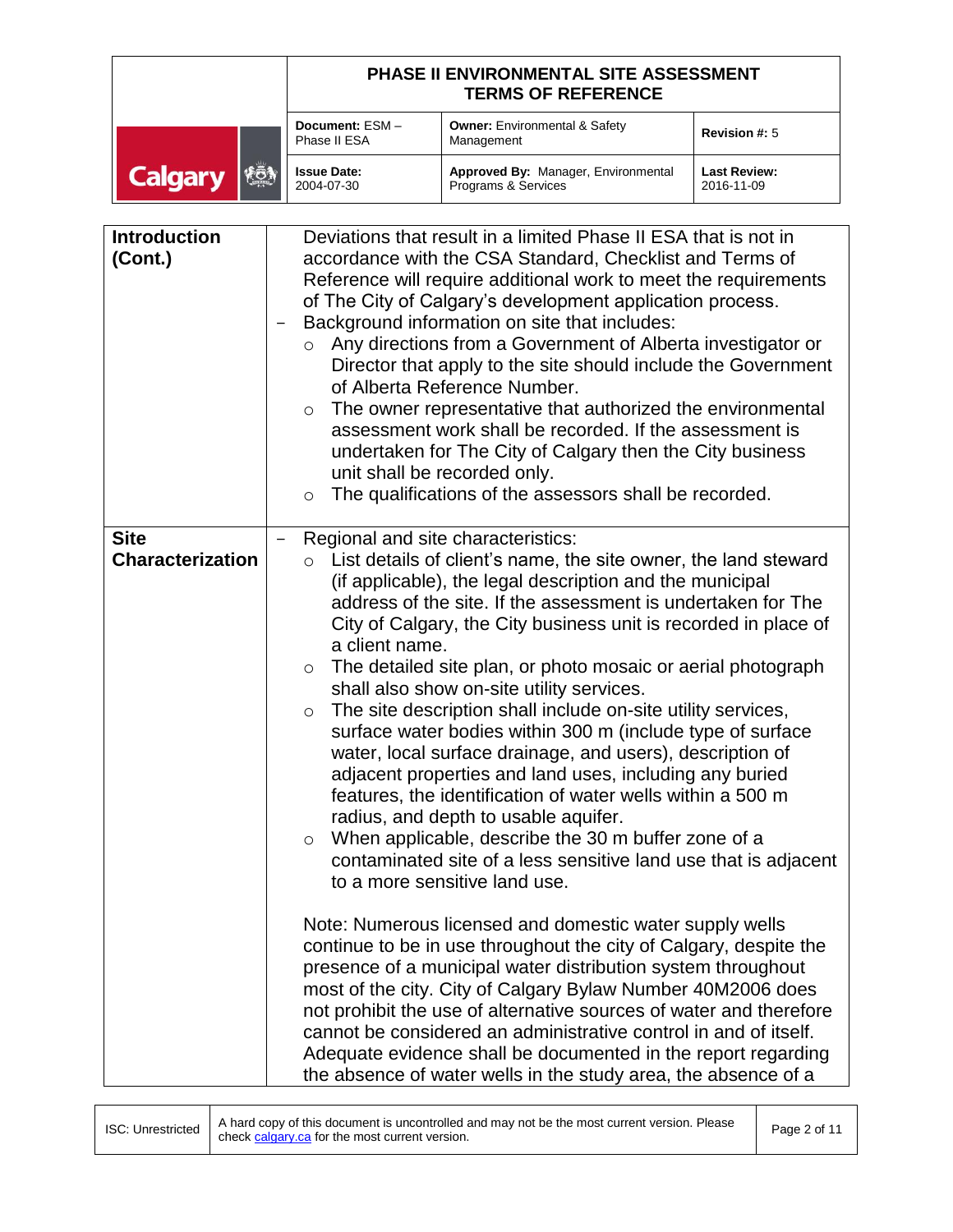|                              | PHASE II ENVIRONMENTAL SITE ASSESSMENT<br><b>TERMS OF REFERENCE</b> |                                                            |                                   |
|------------------------------|---------------------------------------------------------------------|------------------------------------------------------------|-----------------------------------|
|                              | Document: ESM-<br>Phase II ESA                                      | <b>Owner: Environmental &amp; Safety</b><br>Management     | Revision #: 5                     |
| <b>FOA</b><br><b>Calgary</b> | <b>Issue Date:</b><br>2004-07-30                                    | Approved By: Manager, Environmental<br>Programs & Services | <b>Last Review:</b><br>2016-11-09 |

| <b>Site</b><br><b>Characterization</b><br>(Cont.) | Domestic Use Aquifer, and confirmed service by the municipal<br>water distribution system to support a conclusion of a non-<br>operable groundwater ingestion pathway.<br>Overview of the conceptual site model:<br>Data gaps should also be listed to determine whether<br>additional information needs to be collected at the site.<br>Basis for choosing applicable site remediation guidelines.<br>A summary table demonstrating assessment of pathways<br>$\circ$<br>and receptors should be included to support the basis for<br>choosing applicable remediation guidelines.                                                                                                                                                                                                                                                                                                                                                                                                                                                                                                                                                                                                                                                                                                                                                                                                                                                            |  |
|---------------------------------------------------|-----------------------------------------------------------------------------------------------------------------------------------------------------------------------------------------------------------------------------------------------------------------------------------------------------------------------------------------------------------------------------------------------------------------------------------------------------------------------------------------------------------------------------------------------------------------------------------------------------------------------------------------------------------------------------------------------------------------------------------------------------------------------------------------------------------------------------------------------------------------------------------------------------------------------------------------------------------------------------------------------------------------------------------------------------------------------------------------------------------------------------------------------------------------------------------------------------------------------------------------------------------------------------------------------------------------------------------------------------------------------------------------------------------------------------------------------|--|
| <b>Sampling and</b><br><b>Analysis</b>            | Soil Sampling:<br>Description of all field work shall include:<br>$\circ$<br>Details of the site-specific safety plan.<br>$\circ$<br>Rationale for drill rig selection.<br>$\circ$<br>Field screening and sampling methodologies for soil.<br>$\circ$<br>A description of how the monitoring well was installed,<br>$\circ$<br>including the rationale for screen placement, and the well<br>materials that were used (recorded on the borehole logs).<br>A description of the vertical and horizontal survey,<br>$\circ$<br>including description of reference benchmarks. The<br>location of the referenced benchmark shall be included in<br>the detailed site plan.<br>Description of field equipment used shall include the<br>$\circ$<br>makes and models.<br>Summary of samples collected shall describe the soil types in<br>$\circ$<br>accordance with an appropriate and recognized standard.<br>Rationale for using selected methods shall include a<br>$\circ$<br>description of field screening techniques for contaminants of<br>potential concern.<br><b>Groundwater Monitoring and Sampling:</b><br>Description of all field work shall include:<br>$\circ$<br>Monitoring methodologies for groundwater wells.<br>$\circ$<br>Field screening and sampling methodologies for<br>$\circ$<br>groundwater, including well development procedure and<br>purging.<br>Hydraulic conductivity testing methodology, if completed.<br>O |  |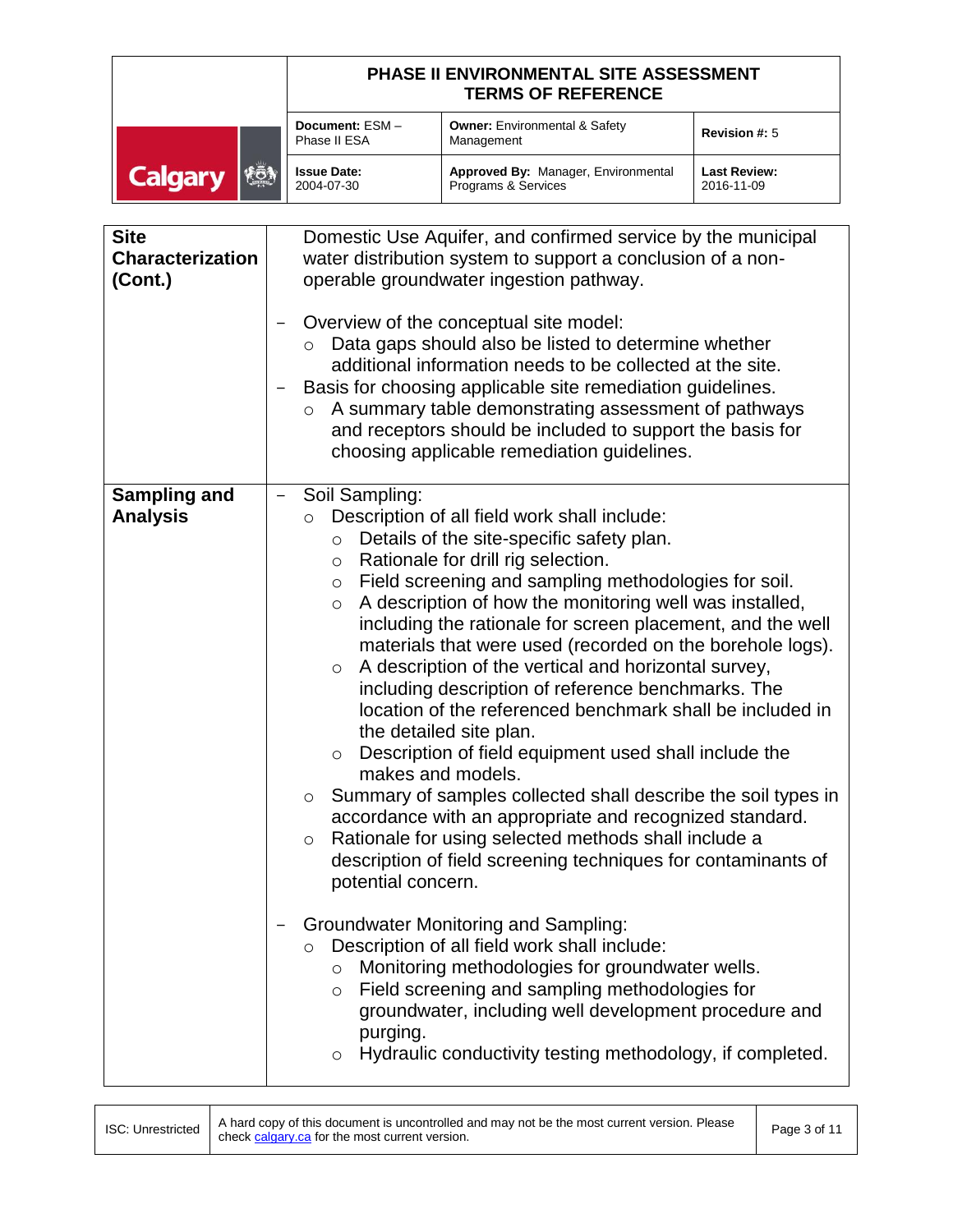|                               | PHASE II ENVIRONMENTAL SITE ASSESSMENT<br><b>TERMS OF REFERENCE</b> |                                                            |                                   |
|-------------------------------|---------------------------------------------------------------------|------------------------------------------------------------|-----------------------------------|
|                               | Document: ESM-<br>Phase II ESA                                      | <b>Owner: Environmental &amp; Safety</b><br>Management     | <b>Revision #: 5</b>              |
| <b>VESA</b><br><b>Calgary</b> | <b>Issue Date:</b><br>2004-07-30                                    | Approved By: Manager, Environmental<br>Programs & Services | <b>Last Review:</b><br>2016-11-09 |

| <b>Sampling and</b><br><b>Analysis (Cont.)</b> | $\circ$ Any deviations from the original scope of work and why those<br>deviations occurred shall be stated (for example, no<br>recovery, dry monitoring wells).                                                                                                                                                                                                                                                                                                                                                                                                                                                                                                                                                                                                                                                                                                                                                                                                                                                                                                                                                                                                                                                  |
|------------------------------------------------|-------------------------------------------------------------------------------------------------------------------------------------------------------------------------------------------------------------------------------------------------------------------------------------------------------------------------------------------------------------------------------------------------------------------------------------------------------------------------------------------------------------------------------------------------------------------------------------------------------------------------------------------------------------------------------------------------------------------------------------------------------------------------------------------------------------------------------------------------------------------------------------------------------------------------------------------------------------------------------------------------------------------------------------------------------------------------------------------------------------------------------------------------------------------------------------------------------------------|
|                                                | Free Phase Liquid Product Monitoring and Sampling (if<br>applicable):<br>Description of free phase liquid product shall include its<br>$\circ$<br>thickness before and after its removal and a general<br>description (for example, colour, viscosity, obvious odour).                                                                                                                                                                                                                                                                                                                                                                                                                                                                                                                                                                                                                                                                                                                                                                                                                                                                                                                                            |
|                                                | Description of QA/QC protocol:<br>○ For assessments undertaken for The City of Calgary, the<br>description of QA/QC for the soil and groundwater samples<br>shall include:<br>$\circ$ A minimum of one field duplicate per matrix and analyte,<br>or one per 10 samples, whichever is greater.<br>$\circ$ A minimum of one equipment rinsate blank collected per<br>day of sampling.<br>A minimum of one trip blank for BTEX or VOCs, if part of<br>$\circ$<br>constituent sweep, per sample shipping cooler containing<br>samples for the above analyses is required.<br>A justifiable alternative QA/QC program may be proposed<br>$\circ$<br>by the assessor if authorized by The City of Calgary.<br>The QA/QC program used should reflect the specific Data<br>$\circ$<br>Quality Objectives (DQOs) of the investigation (CCME 1993).<br>Additional types of QA/QC samples may be required (US<br>EPA 1993, US EPA 2002).<br>The completed chain-of-custody documentation shall include<br>$\circ$<br>the full name of the sampler, the date and time each sample<br>was collected, the date and time the samples were<br>relinguished to the laboratory, and the temperature recorded<br>at the laboratory. |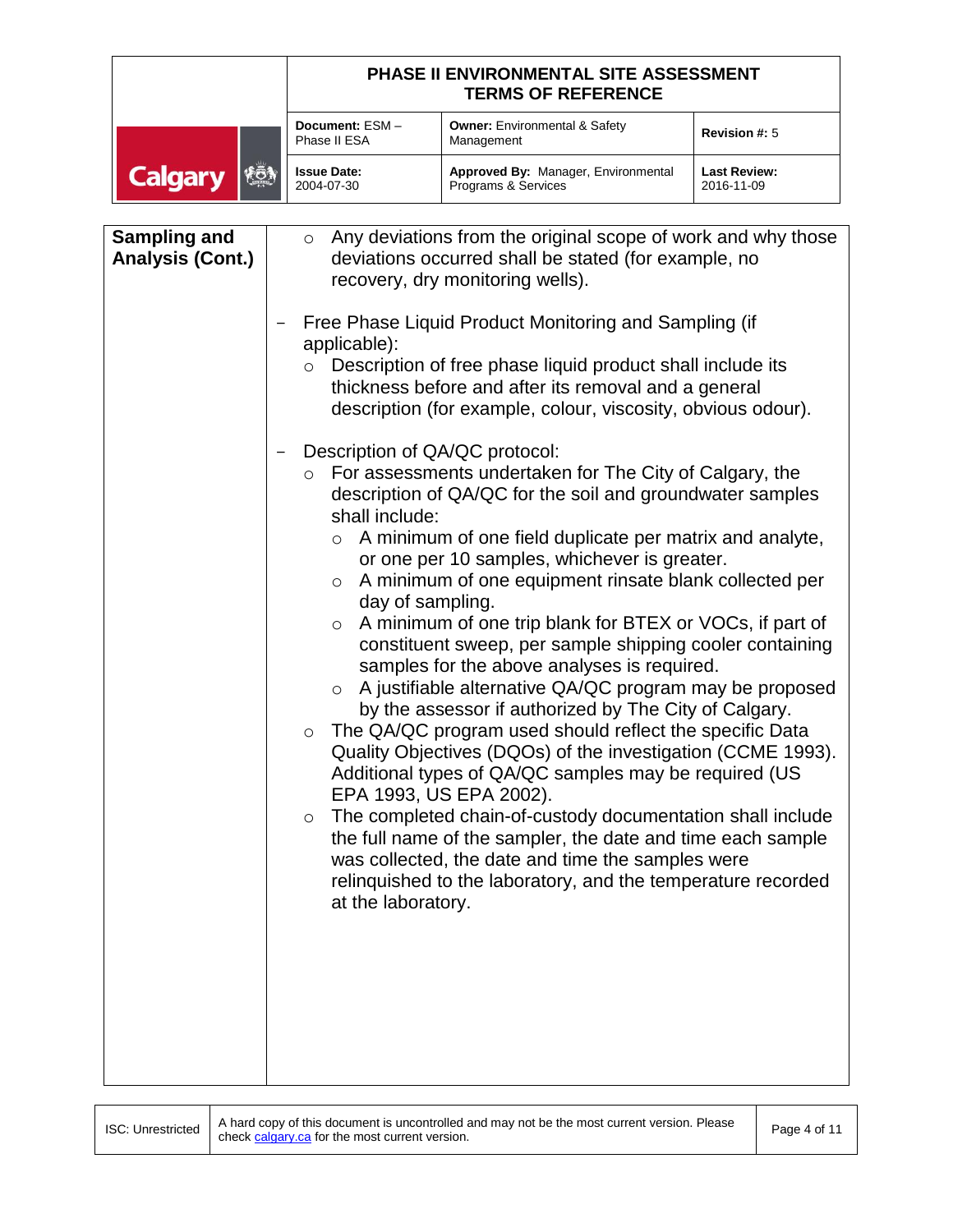|                              | PHASE II ENVIRONMENTAL SITE ASSESSMENT<br><b>TERMS OF REFERENCE</b> |                                                            |                                   |
|------------------------------|---------------------------------------------------------------------|------------------------------------------------------------|-----------------------------------|
|                              | Document: ESM-<br>Phase II ESA                                      | <b>Owner: Environmental &amp; Safety</b><br>Management     | <b>Revision #: 5</b>              |
| <b>REA</b><br><b>Calgary</b> | <b>Issue Date:</b><br>2004-07-30                                    | Approved By: Manager, Environmental<br>Programs & Services | <b>Last Review:</b><br>2016-11-09 |

| <b>Sampling and</b><br><b>Analysis (Cont.)</b> | <b>Material Management:</b><br>Description of handling, storage and disposal of any<br>$\circ$<br>materials removed from the subsurface or generated as part<br>of the investigation is required, including but not limited to:<br>Soil drill cuttings.<br>$\circ$<br>o Soil equipment wash water.<br>Free phase liquid product.<br>$\circ$<br>Purged groundwater.<br>$\circ$<br>o Groundwater equipment wash water.<br>Monitoring well material debris.<br>$\circ$                                                                                                                                                                                       |
|------------------------------------------------|-----------------------------------------------------------------------------------------------------------------------------------------------------------------------------------------------------------------------------------------------------------------------------------------------------------------------------------------------------------------------------------------------------------------------------------------------------------------------------------------------------------------------------------------------------------------------------------------------------------------------------------------------------------|
| <b>Findings</b>                                | <b>Soil Conditions and Results:</b><br>Description of geology of the site, including soil stratigraphy<br>$\circ$<br>encountered on-site and grain size analyses.<br><b>Water Conditions and Results:</b><br>Description of hydrogeology of the site, including depth to<br>$\circ$<br>groundwater, depth to bottom of well, results of hydraulic<br>conductivity testing (if applicable), ground elevation, top of<br>pipe elevation, groundwater elevation, interpreted direction of<br>groundwater flow and gradient.<br>Chemistry of Free Phase Liquid Product (if applicable):<br>Summarize measurements taken as part of field screening<br>$\circ$ |
|                                                | and present results (vapour response, colour) in tabular form.<br>Laboratory and field QA/QC results:<br>o Summarize and interpret the results of the laboratory and<br>field QA/QC results.                                                                                                                                                                                                                                                                                                                                                                                                                                                              |
| <b>Conclusions</b>                             | No additional content requirements.                                                                                                                                                                                                                                                                                                                                                                                                                                                                                                                                                                                                                       |
| <b>Record of Site</b><br><b>Condition</b>      | No additional content requirements.                                                                                                                                                                                                                                                                                                                                                                                                                                                                                                                                                                                                                       |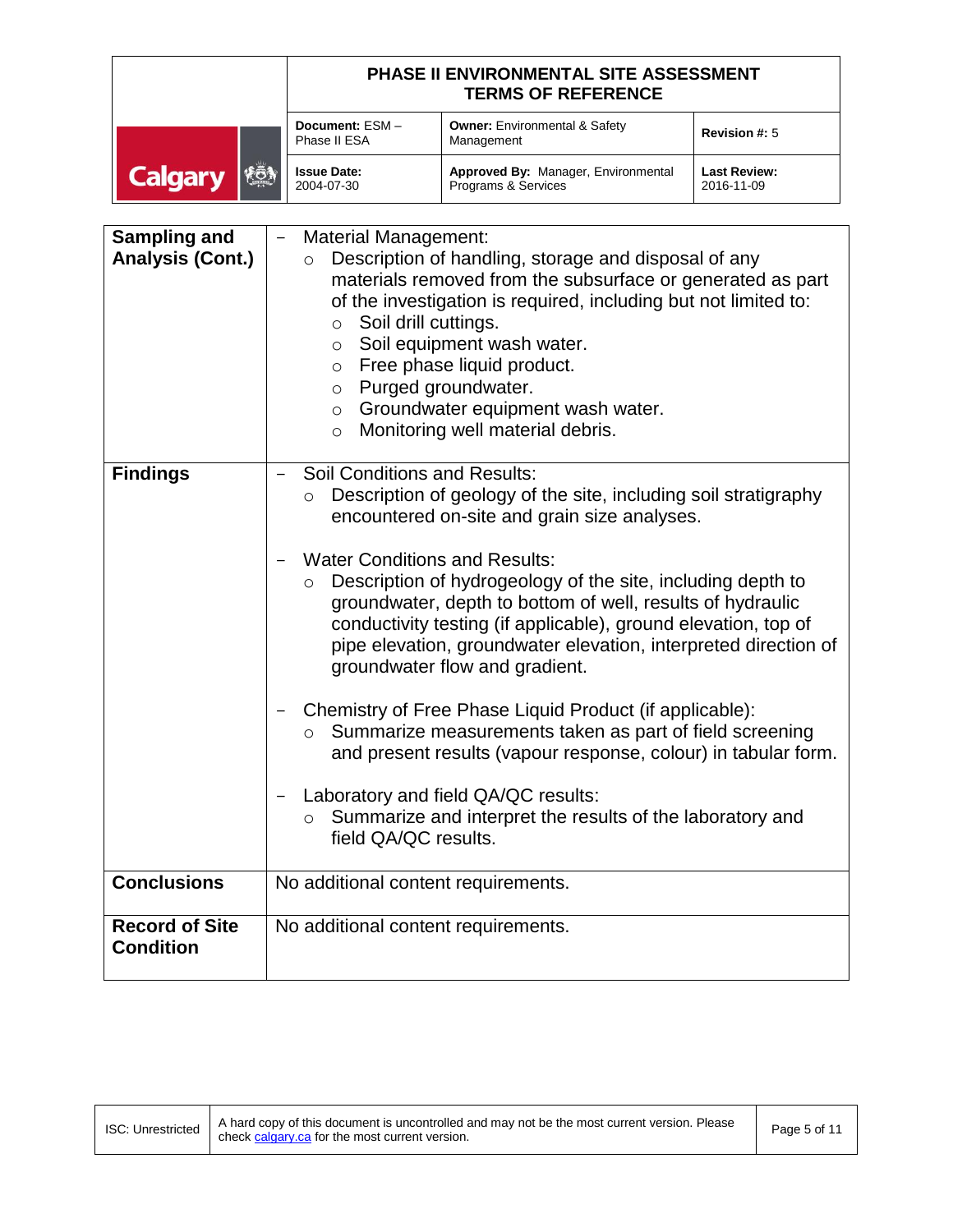|                       | PHASE II ENVIRONMENTAL SITE ASSESSMENT<br><b>TERMS OF REFERENCE</b> |                                                            |                                   |
|-----------------------|---------------------------------------------------------------------|------------------------------------------------------------|-----------------------------------|
|                       | Document: ESM-<br>Phase II ESA                                      | <b>Owner: Environmental &amp; Safety</b><br>Management     | Revision #: 5                     |
| KON<br><b>Calgary</b> | <b>Issue Date:</b><br>2004-07-30                                    | Approved By: Manager, Environmental<br>Programs & Services | <b>Last Review:</b><br>2016-11-09 |

| <b>References and</b> | The following shall be appended in the report:                                                                                                                                                                                                                                                                                                                                                                                                                                                                                                                                                                                                                                                                                                                                                                                                                                                |  |  |
|-----------------------|-----------------------------------------------------------------------------------------------------------------------------------------------------------------------------------------------------------------------------------------------------------------------------------------------------------------------------------------------------------------------------------------------------------------------------------------------------------------------------------------------------------------------------------------------------------------------------------------------------------------------------------------------------------------------------------------------------------------------------------------------------------------------------------------------------------------------------------------------------------------------------------------------|--|--|
| <b>Supporting</b>     | Final constituent analysis results signed by the contract<br>$\circ$                                                                                                                                                                                                                                                                                                                                                                                                                                                                                                                                                                                                                                                                                                                                                                                                                          |  |  |
| <b>Documents</b>      | laboratory and a copy of the chain of custody as submitted to<br>laboratory. Preliminary laboratory analytical results will not be<br>accepted in the final report. The chain of custody shall be<br>legible and contain the full name of the sampler, the date and<br>time sampled, the date and time relinguished to the<br>laboratory, and the temperature of the samples upon receipt<br>at the laboratory.<br>Photographs taken by assessor during site visit. The date the<br>$\circ$<br>photographs were taken and the direction the assessor was<br>facing shall be documented. The photographs shall be cross-<br>referenced in the text.<br>Reports prepared by sub-contractors as part of Phase II ESA.<br>$\circ$<br>Resumes of all assessors on the signature page.<br>$\circ$<br>When applicable, a Reference list that details sources,<br>$\circ$<br>reports and works cited. |  |  |
| <b>Professional</b>   | No additional content requirements.                                                                                                                                                                                                                                                                                                                                                                                                                                                                                                                                                                                                                                                                                                                                                                                                                                                           |  |  |
| Sign-off              |                                                                                                                                                                                                                                                                                                                                                                                                                                                                                                                                                                                                                                                                                                                                                                                                                                                                                               |  |  |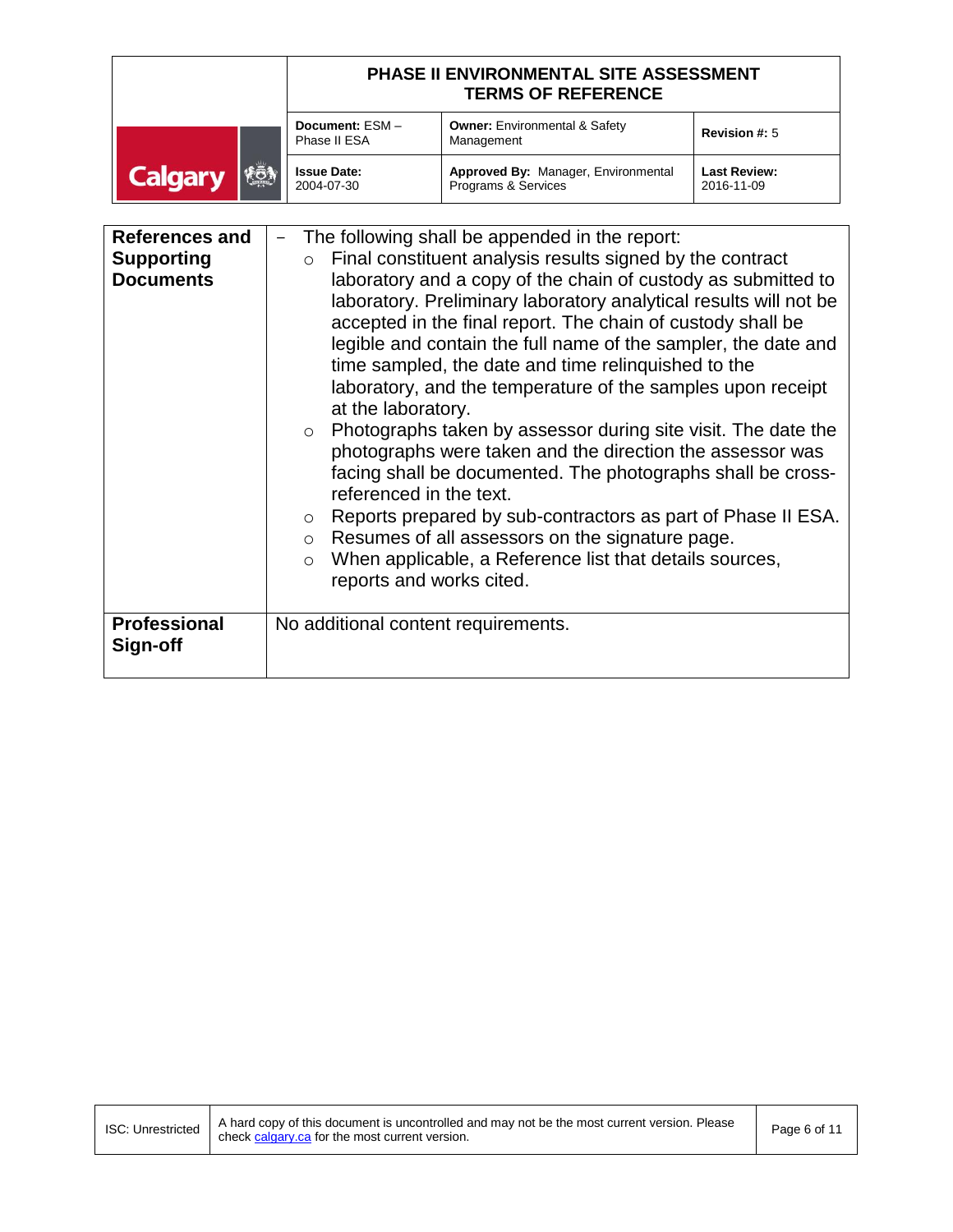|                       | PHASE II ENVIRONMENTAL SITE ASSESSMENT<br><b>TERMS OF REFERENCE</b> |                                                            |                                   |
|-----------------------|---------------------------------------------------------------------|------------------------------------------------------------|-----------------------------------|
|                       | Document: ESM-<br>Phase II ESA                                      | <b>Owner: Environmental &amp; Safety</b><br>Management     | <b>Revision #: 5</b>              |
| KÖN<br><b>Calgary</b> | <b>Issue Date:</b><br>2004-07-30                                    | Approved By: Manager, Environmental<br>Programs & Services | <b>Last Review:</b><br>2016-11-09 |

## **DOCUMENTATION REQUIREMENTS**

Reports commissioned by The City of Calgary shall contain the following wording within the body:

"This report has been prepared for The City of Calgary and their agents. The City of Calgary shall at all times be entitled to fully use and rely on this report, including all attachments, drawings, and schedules, for the specific purpose for which the report was prepared, in each case notwithstanding any provision, disclaimer, or waiver in the report that reliance is not permitted.

The City of Calgary shall at all times be entitled to provide copies of the report to City Council, City of Calgary regulatory boards, City of Calgary employees, officers, agents, affiliates, advisors, consultants, parties contracting with The City of Calgary, lenders and assignees and other governmental authorities and regulatory bodies having jurisdiction, each of whom shall also be similarly entitled to fully use and rely on the report in the same manner and to the same extent as The City of Calgary for the specific purpose for which the report was prepared."

- $\circ$  For Third Party Reports submitted to The City of Calgary as part of the development application process:
	- $\circ$  One complete original hard copy of final report, including all tables, figures and appendices, or complete electronic copy of final report provided in Adobe® PDF format.
- o For assessments undertaken for The City of Calgary:
	- $\circ$  One complete copy of draft report. The draft report will only be accepted by The City of Calgary after internal senior technical review has been completed by the assessor. The City of Calgary to identify if both electronic and hard copies of draft report are required. The draft report shall be clearly labeled as 'Draft' (i.e., in the report title, watermarking the pages of the report and in the electronic File Name).
	- $\circ$  The report should also have a security classification assigned to it, in accordance with The City of Calgary's Information Security Classification Policy (available at [calgary.ca\)](http://www.calgary.ca/).
	- $\circ$  One copy (paper or electronic) of any reports obtained from others as part of the search efforts should also be provided.
	- $\circ$  The number of copies of the final report will be identified by The City of Calgary on a project by project basis.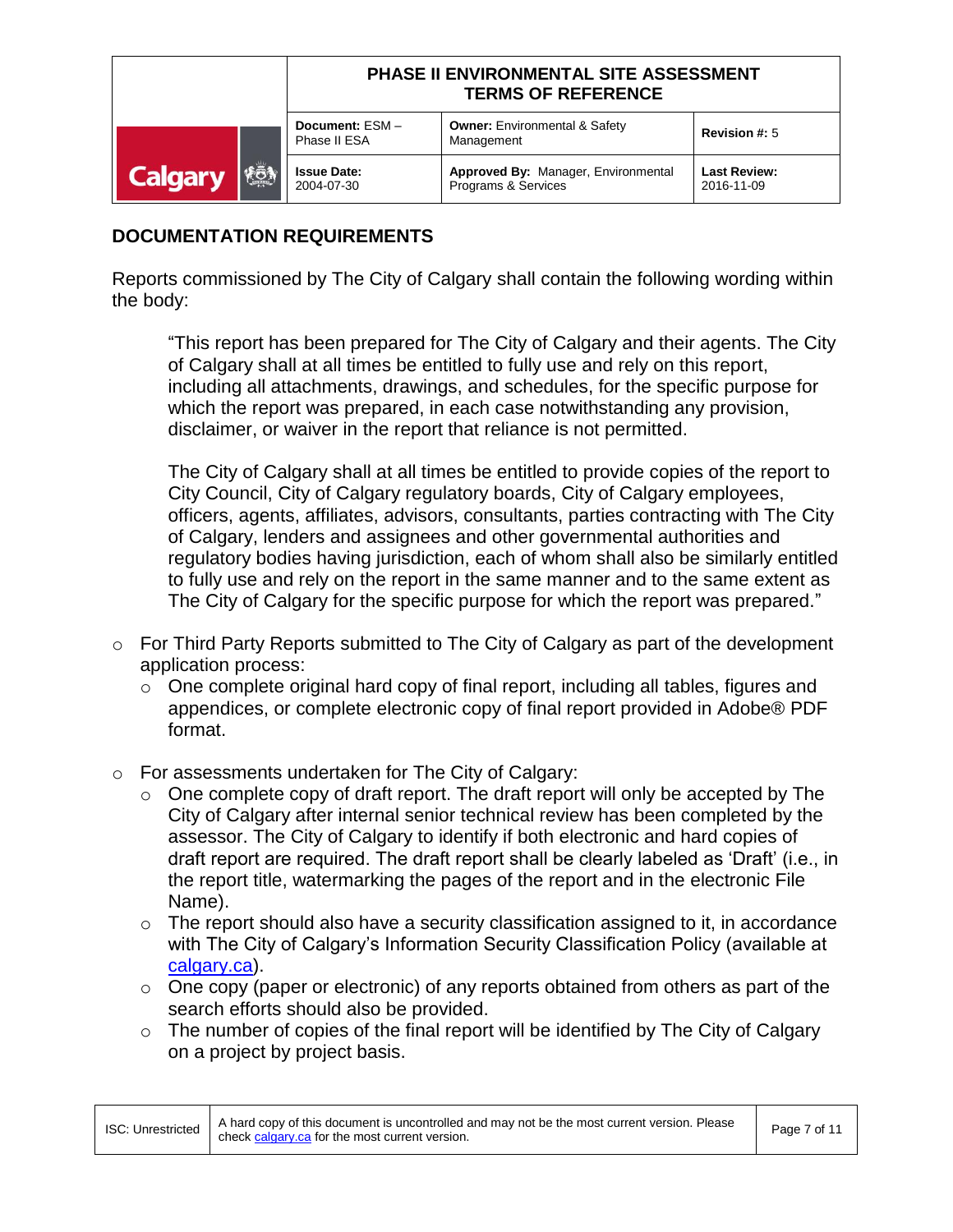|                              | PHASE II ENVIRONMENTAL SITE ASSESSMENT<br><b>TERMS OF REFERENCE</b> |                                                            |                                   |
|------------------------------|---------------------------------------------------------------------|------------------------------------------------------------|-----------------------------------|
|                              | Document: ESM-<br>Phase II ESA                                      | <b>Owner: Environmental &amp; Safety</b><br>Management     | <b>Revision #: 5</b>              |
| <b>FÖA</b><br><b>Calgary</b> | <b>Issue Date:</b><br>2004-07-30                                    | Approved By: Manager, Environmental<br>Programs & Services | <b>Last Review:</b><br>2016-11-09 |

o One electronic copy of final report provided in Adobe® PDF format. If copy is provided on compact disc or digital versatile disc, the compact disc or digital versatile disc label shall be consistent with the title of the hard copy report. Electronic copies can be sent to **Environment.Reports@calgary.ca.** 

Note: This Terms of Reference document does not replace the Environmental Protection and Enhancement Act, the Water Act, Reclamation and Remediation Regulations, the Alberta Tier 1 and Tier 2 Soil and Groundwater Remediation Guidelines or the Exposure Control Guidelines. The document does not list all provisions relating to Phase II Environmental Site Assessments. If there are differences or omissions in this document, the Acts and Guidelines apply.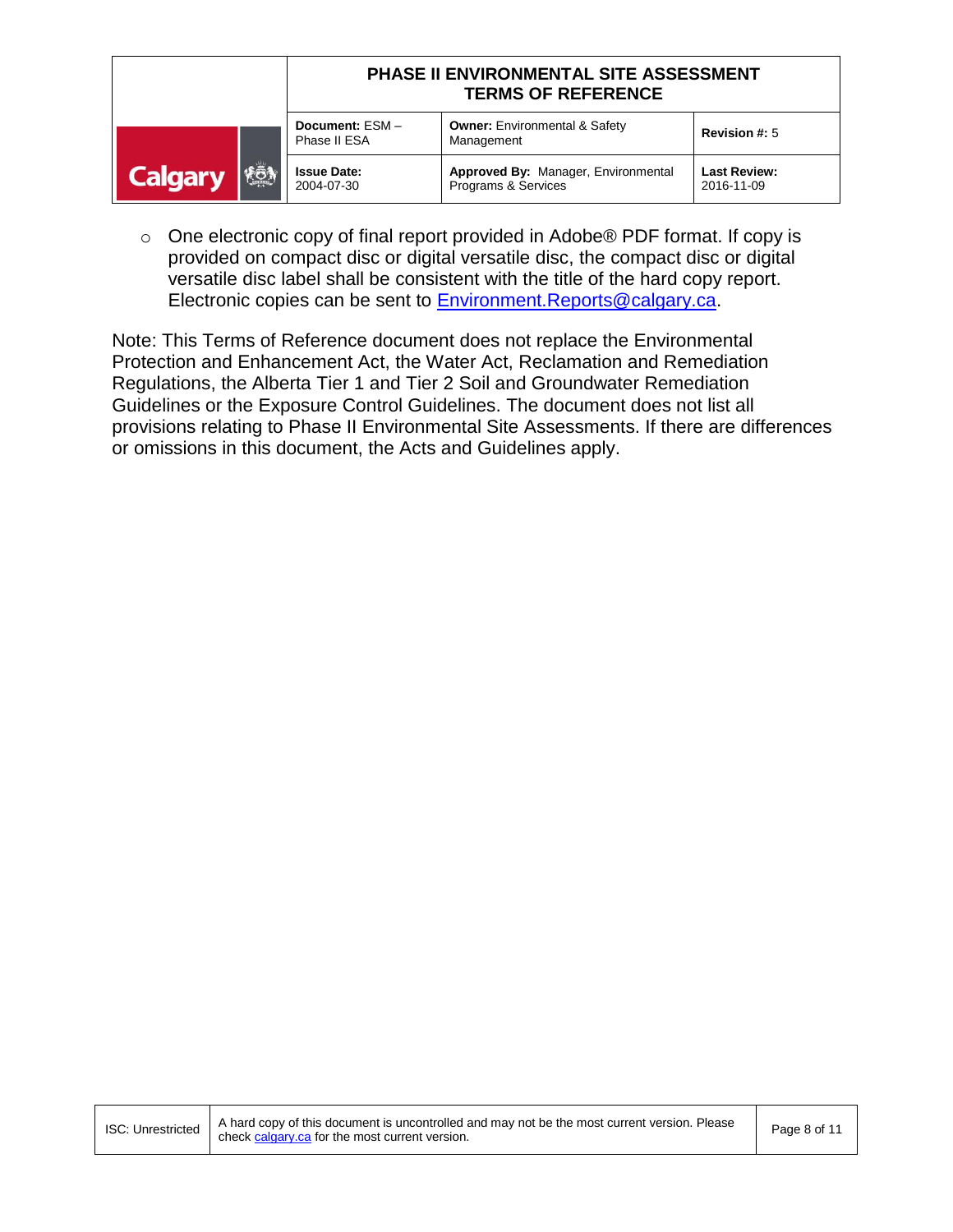|                                | PHASE II ENVIRONMENTAL SITE ASSESSMENT<br><b>TERMS OF REFERENCE</b> |                                                            |                                   |
|--------------------------------|---------------------------------------------------------------------|------------------------------------------------------------|-----------------------------------|
|                                | Document: ESM-<br>Phase II ESA                                      | <b>Owner: Environmental &amp; Safety</b><br>Management     | <b>Revision #: 5</b>              |
| <b>I</b> vot<br><b>Calgary</b> | <b>Issue Date:</b><br>2004-07-30                                    | Approved By: Manager, Environmental<br>Programs & Services | <b>Last Review:</b><br>2016-11-09 |

## **SELECTED REFERENCES**

Alberta Environment. Alberta Tier 1 Soil and Groundwater Remediation Guidelines. 2014a, as amended. AENV Publ. No. 978-0-7785-9015-6.

Alberta Environment. Alberta Tier 2 Soil and Groundwater Remediation Guidelines. 2014b, as amended. AENV Publ. No. 978-0-7785-9948-7.

Alberta Environment. Competencies for Remediation and Reclamation Advisory Committee Recommendations Report. 2006. AENV Publ. No. 978-0-7785-5470-7.

Alberta Environment and Parks. Alberta Exposure Control Guidelines. 2016. ISBN No. 978-1-4601-1489-2 (on-line edition).

Alberta Environment and Parks. Alberta Environmental Site Assessment Standard. 2016. ISBN No. 978-1-4601-0795-6 (on-line edition).

Alberta Environment and Sustainable Resource Development. Contaminated Sites Policy Framework. 2014. AENV Publ. No. 978-1-4601-0597-9.

Alberta Environment and Sustainable Resource Development. Phase 2 Environmental Site Assessment Checklist. May 2013.

Canadian Council of Ministers of the Environment. December 1993. Guidance Manual on Sampling, Analysis, and Data Management for Contaminated Sites. Volume I: Main Report. Report CCME EPC-NCS62E. Winnipeg, Manitoba.

Canadian Standards Association (CSA) Group. 2000 (Reaffirmed 2013). CSA Z769-00 Phase II Environmental Site Assessment.

Government of Alberta. Conservation and Reclamation Regulation, with amendments up to and including Alberta Regulation 31/2012. Chapter 113/1993. Alberta Queen's Printer [www.qp.alberta.ca.](http://www.qp.alberta.ca/)

Government of Alberta. Environmental Protection and Enhancement Act. Revised Statutes of Alberta. 2010. Alberta Queen's Printer [www.qp.alberta.ca.](http://www.qp.alberta.ca/)

Government of Alberta. Remediation Certificate Regulation. Alberta Regulation 154/2009. Alberta Queen's Printer [www.qp.alberta.ca.](http://www.qp.alberta.ca/)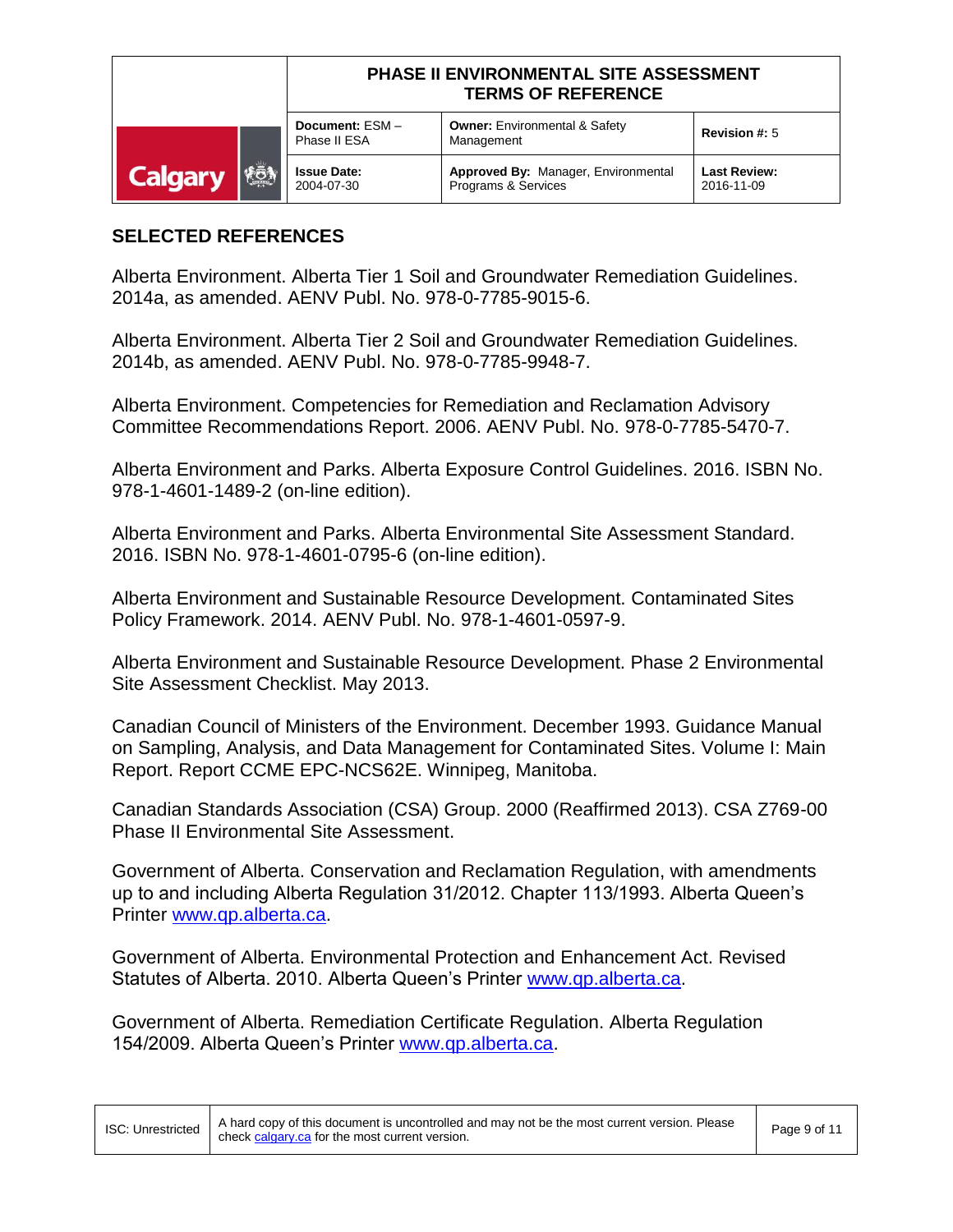|                       | PHASE II ENVIRONMENTAL SITE ASSESSMENT<br><b>TERMS OF REFERENCE</b> |                                                            |                                   |
|-----------------------|---------------------------------------------------------------------|------------------------------------------------------------|-----------------------------------|
|                       | Document: ESM-<br>Phase II ESA                                      | <b>Owner: Environmental &amp; Safety</b><br>Management     | <b>Revision #: 5</b>              |
| KÖN<br><b>Calgary</b> | <b>Issue Date:</b><br>2004-07-30                                    | Approved By: Manager, Environmental<br>Programs & Services | <b>Last Review:</b><br>2016-11-09 |

Government of Alberta. Water Act. Revised Statutes of Alberta 2000. Alberta Queen's Printer [www.qp.alberta.ca](http://www.qp.alberta.ca/)

United States Environmental Protection Agency, Office of Research and Development. December 2002. EPA Guidance for Quality Assurance Project Plans, EPA QA/G-5. EPA/240/R-02/009. Washington, D.C.

United States Environmental Protection Agency. September 1993. Data Quality Objectives Process for Superfund: Interim Final Guidance. EPA540-R-93-071. Washington, D.C.

ISC: Unrestricted A hard copy of this document is uncontrolled and may not be the most current version. Please Page 10 of 11